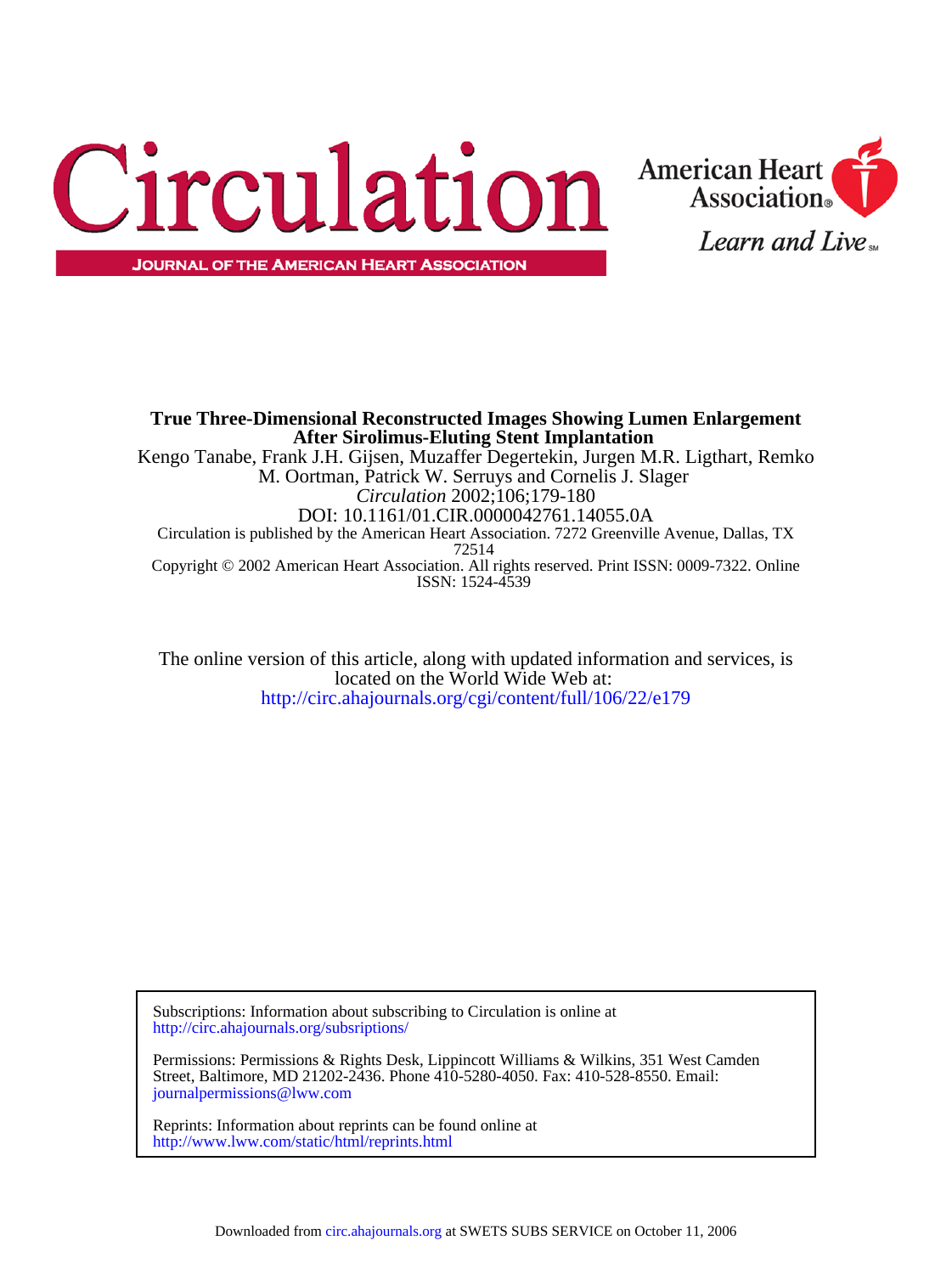## **True Three-Dimensional Reconstructed Images Showing Lumen Enlargement After Sirolimus-Eluting Stent Implantation**

Kengo Tanabe, MD; Frank J.H. Gijsen, PhD; Muzaffer Degertekin, MD; Jurgen M.R. Ligthart, BSc; Remko M. Oortman, BSc; Patrick W. Serruys, MD, PhD; Cornelis J. Slager, PhD

A69-year-old woman with stable angina pectoris was enrolled in the randomized, double-blind RAndomized study with the sirolimus-eluting VElocity balloon-expandable stent in the treatment of patients with de novo native coronary artery Lesions (RAVEL) trial. Coronary angiography revealed a proximal stenosis in the left circumflex coronary artery (Figure 1A). A  $3.0 \times 18$  mm sirolimus-eluting Bx VELOCITY stent (Cordis Corp, Johnson & Johnson) was implanted with a satisfactory result (Figure 1B). Intravascular ultrasound (IVUS) images were then obtained with ECGgated pullback, showing stent struts well apposed to the vessel wall (Figure 1D). At 6-month follow-up, angiography showed no restenosis (Figure 1C), whereas IVUS images revealed good stent apposition with minimal neointimal hyperplasia and some tissue disappearance between stent struts (Figure 1E and 1F). To further evaluate these observations, we combined biplane angiography and IVUS (ANGUS) for a true 3-dimensional reconstruction of the stented region. Figure 2 shows the intimal thickness color-coded on the stent surface. The blue area seen on the proximal stent surface after the procedure (Figure 2A and 2B) relates to a side branch. The images at follow-up (Figure 2C and 2D) identify additional blue areas, indicating disappearance of tissue between stent struts and lumen enlargement. Localized neointimal hyperplasia (red area) was also observed. In addition, there are small changes in 3D stent shape. In the RAVEL trial, the late loss averaged  $-0.01 \pm 0.33$  mm, consistent with the presence of lumen enlargement in some patients.



**Figure 1.** Coronary angiograms in left anterior oblique projection showing stenosis in the proximal segment of the left circumflex coronary artery (A), a good final result of angioplasty (B), and no restenosis at 6-month follow-up (C). The IVUS images show the stent well apposed to the vessel wall both after the procedure (D) and at follow-up (E). The schema of the IVUS image at follow-up (F) depicts minimal neointimal hyperplasia and the disappearance of tissue between stent struts.

From the Division of Cardiology, Thoraxcenter, Erasmus MC, Rotterdam, The Netherlands.

*Circulation* **is available at http://www.circulationaha.org DOI: 10.1161/01.CIR.0000042761.14055.0A**

Correspondence to C.J. Slager, PhD, Thoraxcenter, EE 2322, Erasmus MC, Rotterdam, Dr. Molewaterplein 40, 3015 GD Rotterdam, The Netherlands. E-mail slager@tch.fgg.eur.nl

The editor of Images in Cardiovascular Medicine is Hugh A. McAllister, Jr, MD, Chief, Department of Pathology, St Luke's Episcopal Hospital and Texas Heart Institute, and Clinical Professor of Pathology, University of Texas Medical School and Baylor College of Medicine.

*Circulation* encourages readers to submit cardiovascular images to the *Circulation* Editorial Office, St Luke's Episcopal Hospital/Texas Heart Institute, 6720 Bertner Ave, MC1-267, Houston, TX 77030.

**<sup>(</sup>***Circulation.* **2002;106:e179-e180.)**

<sup>© 2002</sup> American Heart Association, Inc.